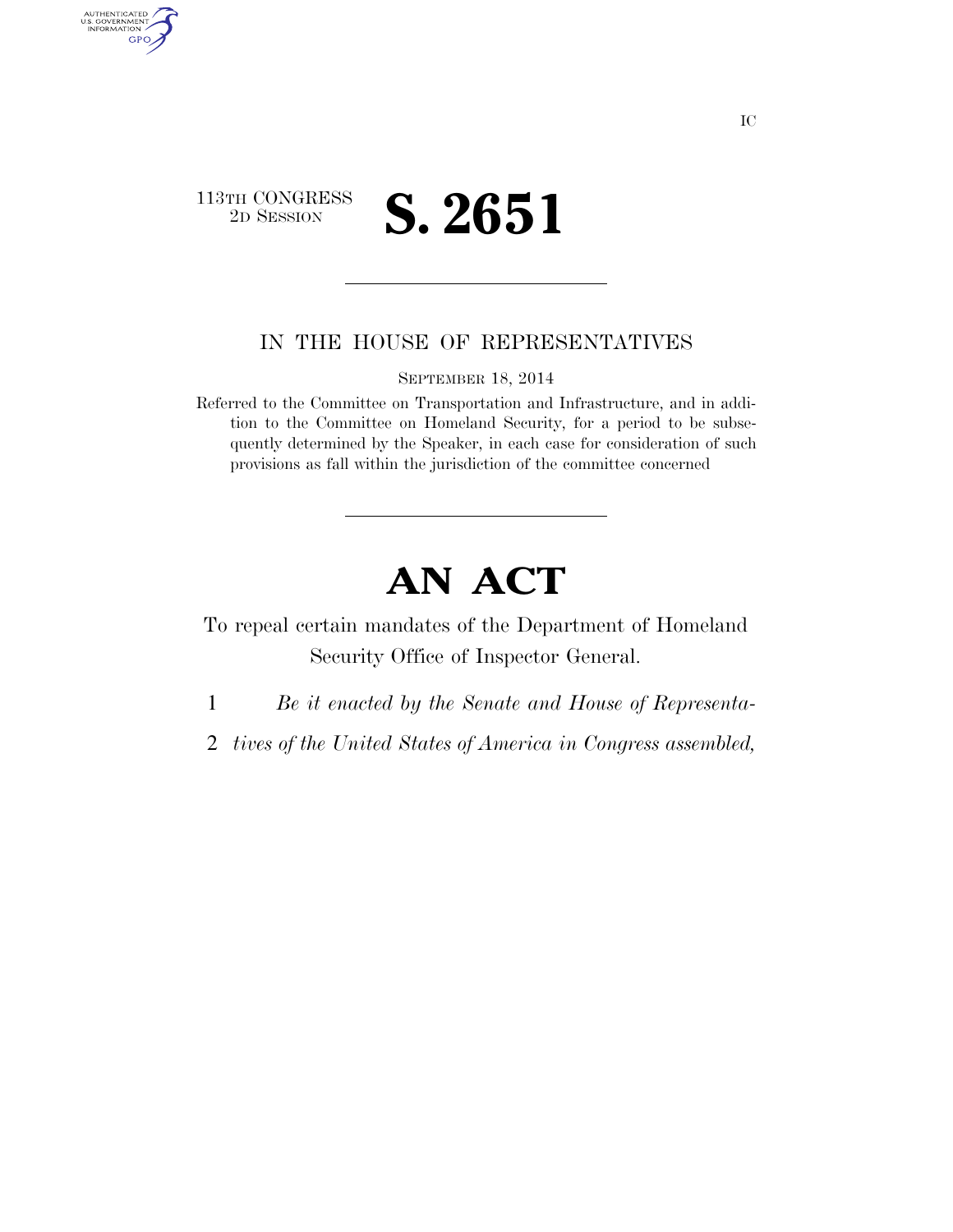## **SECTION 1. SHORT TITLE.**

 This Act may be cited as the ''DHS OIG Mandates Revision Act of 2014''.

## **SEC. 2. REPEAL OF REPORTING REQUIREMENTS.**

 (a) REPEAL OF REQUIREMENT TO CONDUCT AN AN- NUAL EVALUATION OF THE CARGO INSPECTION TAR-GETING SYSTEM.—

 (1) REPEAL.—Subsections (g) and (h) of sec- tion 809 of the Coast Guard and Maritime Trans- portation Act of 2004 (Public Law 108–293; 46 U.S.C. 70101 note) are repealed.

 (2) CONFORMING AMENDMENTS.—Section 809 of the Coast Guard and Maritime Transportation Act of 2004 (Public Law 108–293; 118 Stat. 1085), as amended by paragraph (1), is amended—

16 (A) in subsection (a), by striking "and  $(j)$ " 17 and inserting "and (h)"; and

 (B) by redesignating subsections (i), (j), and (k) as subsections (g), (h), and (i), respec-20 tively.

21 (b) REPEAL OF REQUIREMENT TO CONDUCT AN AN-NUAL REVIEW OF COAST GUARD PERFORMANCE.—

**S 2651 RFH**  (1) REPEAL.—Section 888(f) of the Homeland Security Act of 2002 (6 U.S.C. 468(f)) is repealed. (2) CONFORMING AMENDMENTS.—Section 888 of the Homeland Security Act of 2002 (6 U.S.C.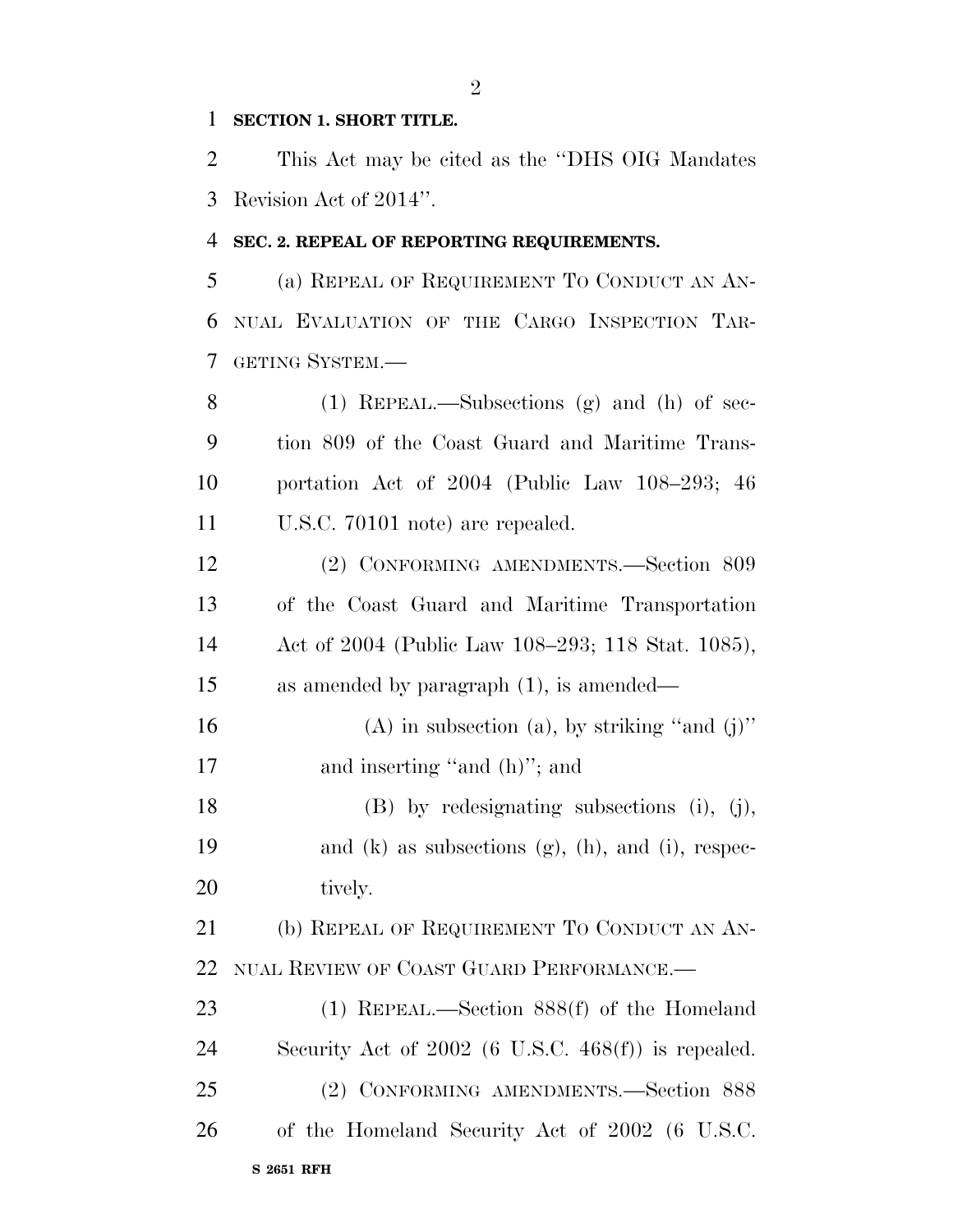| $\mathbf{1}$   | $(468)$ , as amended by paragraph $(1)$ , is amended by     |
|----------------|-------------------------------------------------------------|
| $\overline{2}$ | redesignating subsections $(g)$ , $(h)$ , and $(i)$ as sub- |
| 3              | sections $(f)$ , $(g)$ , and $(h)$ , respectively.          |
| $\overline{4}$ | (c) ANNUAL REVIEW OF GRANTS TO STATES AND                   |
| 5              | HIGH-RISK URBAN AREAS.                                      |
| 6              | (1) REPEAL.—Section $2022(a)(3)$ of the Home-               |
| 7              | land Security Act of 2002 (6 U.S.C. $612(a)(3)$ ) is        |
| 8              | repealed.                                                   |
| 9              | (2)<br>CONFORMING AMENDMENTS.-Section                       |
| 10             | $2022(a)$ of the Homeland Security Act of 2002 (6           |
| 11             | U.S.C. $612(a)$ , as amended by paragraph $(1)$ , is        |
| 12             | amended—                                                    |
| 13             | (A) by redesignating paragraphs $(4)$ , $(5)$ ,             |
| 14             | $(6)$ , and $(7)$ as paragraphs $(3)$ , $(4)$ , $(5)$ , and |
| 15             | $(6)$ , respectively;                                       |
| 16             | $(B)$ in paragraph $(4)$ , as redesignated—                 |
| 17             | (i) by striking "paragraphs (2) and                         |
| 18             | $(3)$ " and inserting "paragraph $(2)$ "; and               |
| 19             | (ii) by striking "paragraph $(4)$ " and                     |
| 20             | inserting "paragraph (3)".                                  |